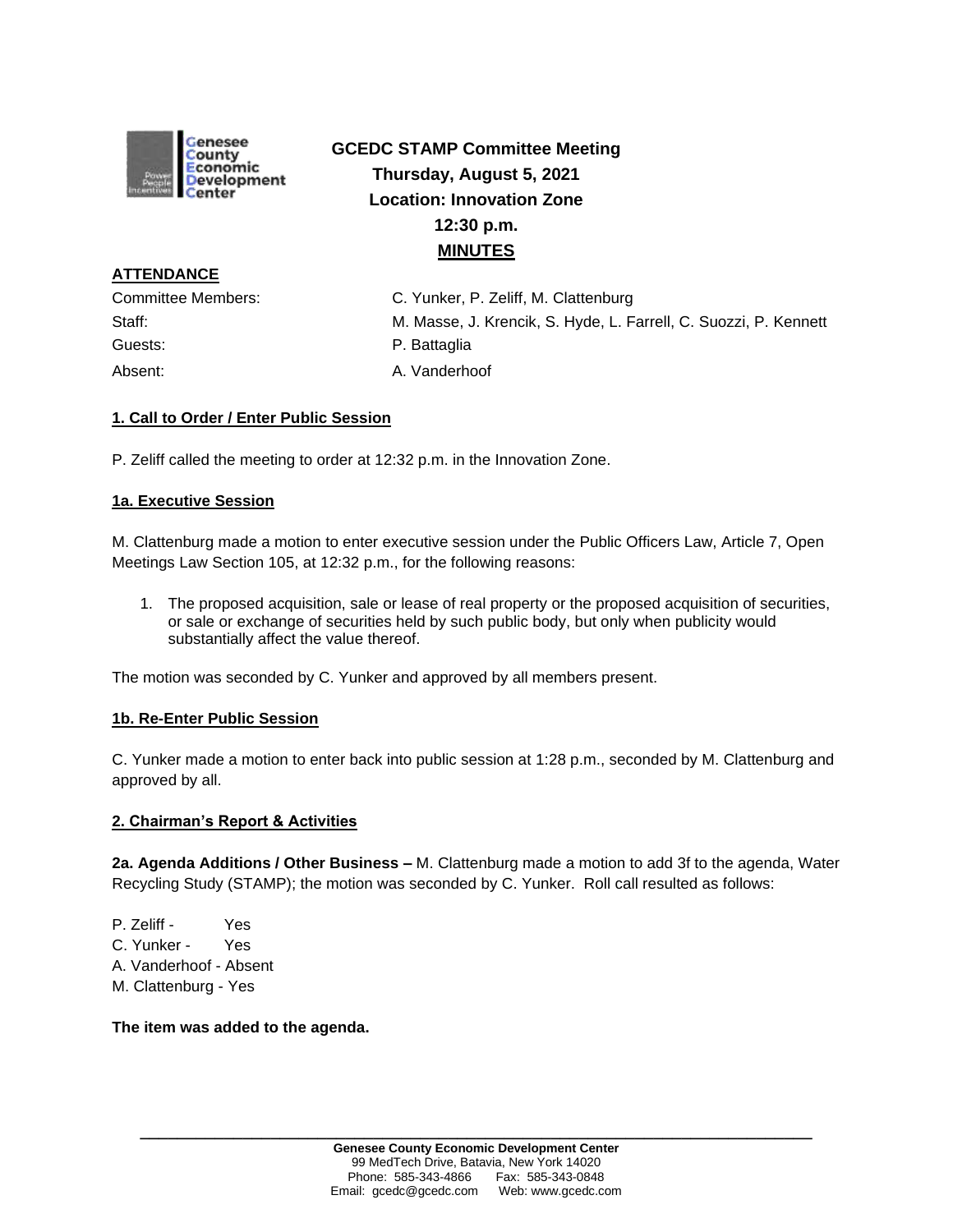### **2b. Minutes: June 29, 2021**

C. Yunker made a motion to approve the June 29, 2021 minutes; the motion was seconded by M. Clattenburg. Roll call resulted as follows:

P. Zeliff - Yes C. Yunker - Yes A. Vanderhoof - Absent M. Clattenburg - Yes

**The item was approved as presented.**

## **3. Discussions / Official Recommendations to the Board:**

**3a. CC Environment 2021 Contract (Funding Reallocation) –** M. Masse asked the Committee to recommend to the full Board a reallocation of the CC Environment and Planning contract approved at the May Board meeting for \$10,000 to be paid under the \$8M ESD grant, to instead be paid under the \$33M ESD grant.

The contract is in connection with ongoing work at STAMP and will cover (1) onsite regulatory, industry permitting and land management support and (2) offsite regulatory, industry and permitting support.

# **C. Yunker made a motion to recommend to the full Board the reallocation of the CC Environment and Planning contract for \$10,000 to be paid under the \$33M ESD grant; the motion was seconded by M. Clattenburg. Roll call resulted as follows:**

P. Zeliff - Yes C. Yunker - Yes A. Vanderhoof - Absent M. Clattenburg – Yes

**The item was approved as presented.**

**3b. Morsch Pipeline Change Order –** During construction of the Pembroke line, Morsch Pipeline had run into some unforeseen and unknown issues. One of the issues was sections of rock that were not found during the test bore drillings that were done prior to contracting. There was also one section of rock that was known but had archeological issues, so the plan was to directional drill through the rock. The rock proved to be too difficult to directional drill through so a switch was made to open trench cut that section, but the archeological issue needed to be cleared first. The change order reflects the two items listed above. M. Masse informed the committee that this is the  $4<sup>th</sup>$  and final change order as he has received a certificate of substantial completion. M. Masse also mentioned that this is over the amount that was received from the County for this expense.

Fund Commitment: **\$41,287.50 to be covered by operating funds.**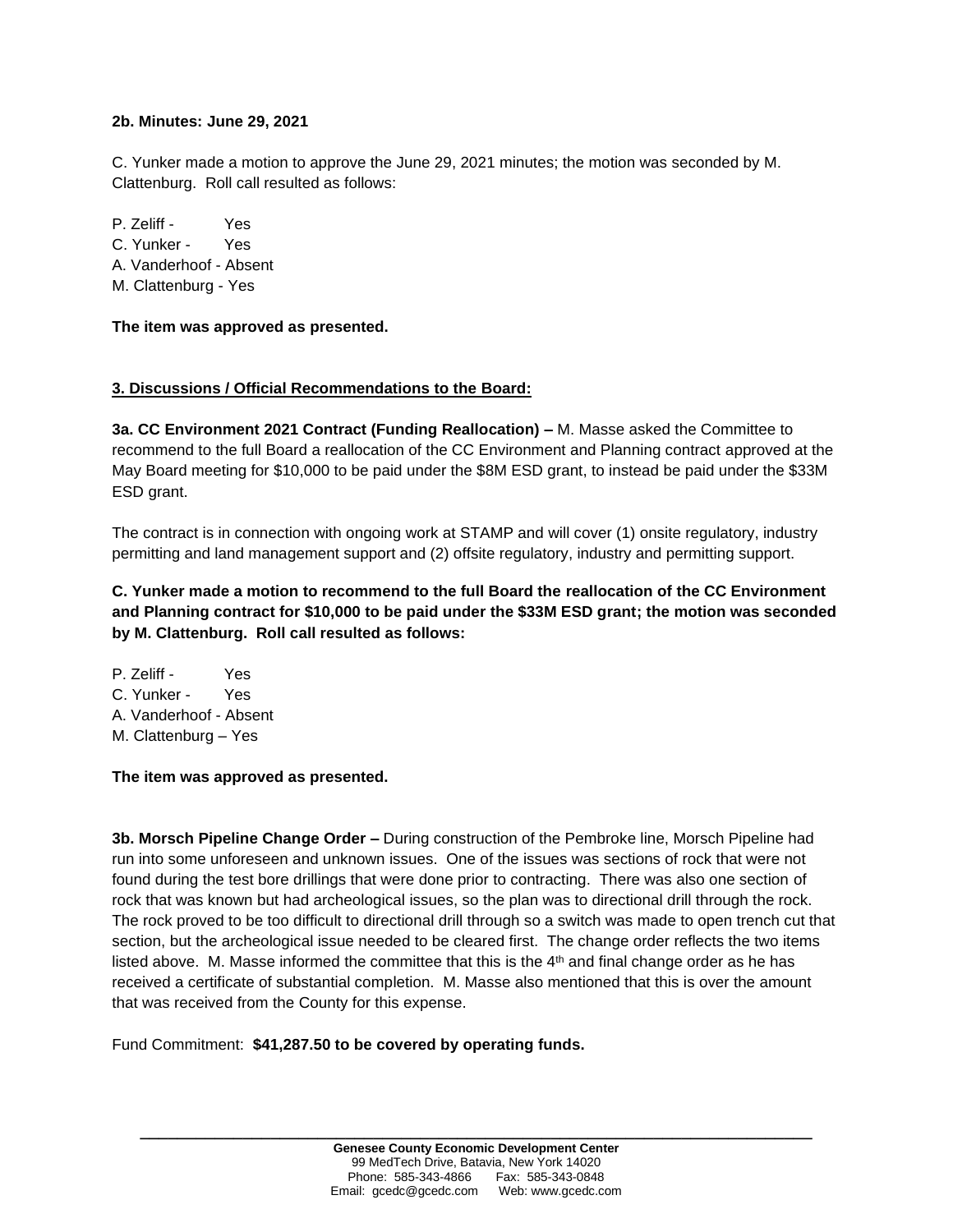**C. Yunker made a motion to recommend to the full Board the approval of the 4 th change order with Morsch Pipeline for \$41,287.50; the motion was seconded by M. Clattenburg. Roll call resulted as follows:**

P. Zeliff - Yes C. Yunker - Yes A. Vanderhoof - Absent M. Clattenburg – Yes

**The item was approved as presented.**

**3c. Dedication of Pembroke Line to Pembroke and Alabama –** The construction of the 12 inch transmission main line from Pembroke to Alabama is substantially complete with a few punch list items remaining. The GCEDC is looking to dedicate the transmission line to the Town of Pembroke and the Town of Alabama based on the location of the line. M. Masse presented a map that depicts who the transmission line will be dedicated to based upon location, this map is included in the agenda packet.

**M. Clattenburg made a motion to recommend to the full Board the approval of the dedication of the transmission main line that runs from Pembroke to Alabama to the Town of Pembroke and the Town of Alabama based upon the location of the line; the motion was seconded by C. Yunker. Roll call resulted as follows:**

P. Zeliff - Yes C. Yunker - Yes A. Vanderhoof - Absent M. Clattenburg – Yes

**The item was approved as presented.**

**3d. Rent Payment for USFWS Force Main –** The GCEDC has received its revised draft permit from the US Fish and Wildlife Service (USFWS) regarding the force main that will go from the STAMP site to Oak Orchard Creek in Shelby. The appraisal for the right of way (ROW) was completed and sent into USFWS for their incorporation of a rent value into the permit. The amount for the rent charge is \$15,730 and is a one-time payment for the fifty year term of the permit. M. Masse mentioned that he asked for a copy of the appraisal but was not allowed to see a copy. The USFWS did treat the GCEDC as a governmental agency and waived all other fees.

Fund Commitment:\$15,730 to be covered by the \$33M ESD grant.

**M. Clattenburg made a motion to recommend to the full Board the approval of the rent payment to USFWS for \$15,730 as presented; the motion was seconded by C. Yunker. Roll call resulted as follows:**

P. Zeliff - Yes C. Yunker - Yes A. Vanderhoof - Absent M. Clattenburg – Yes